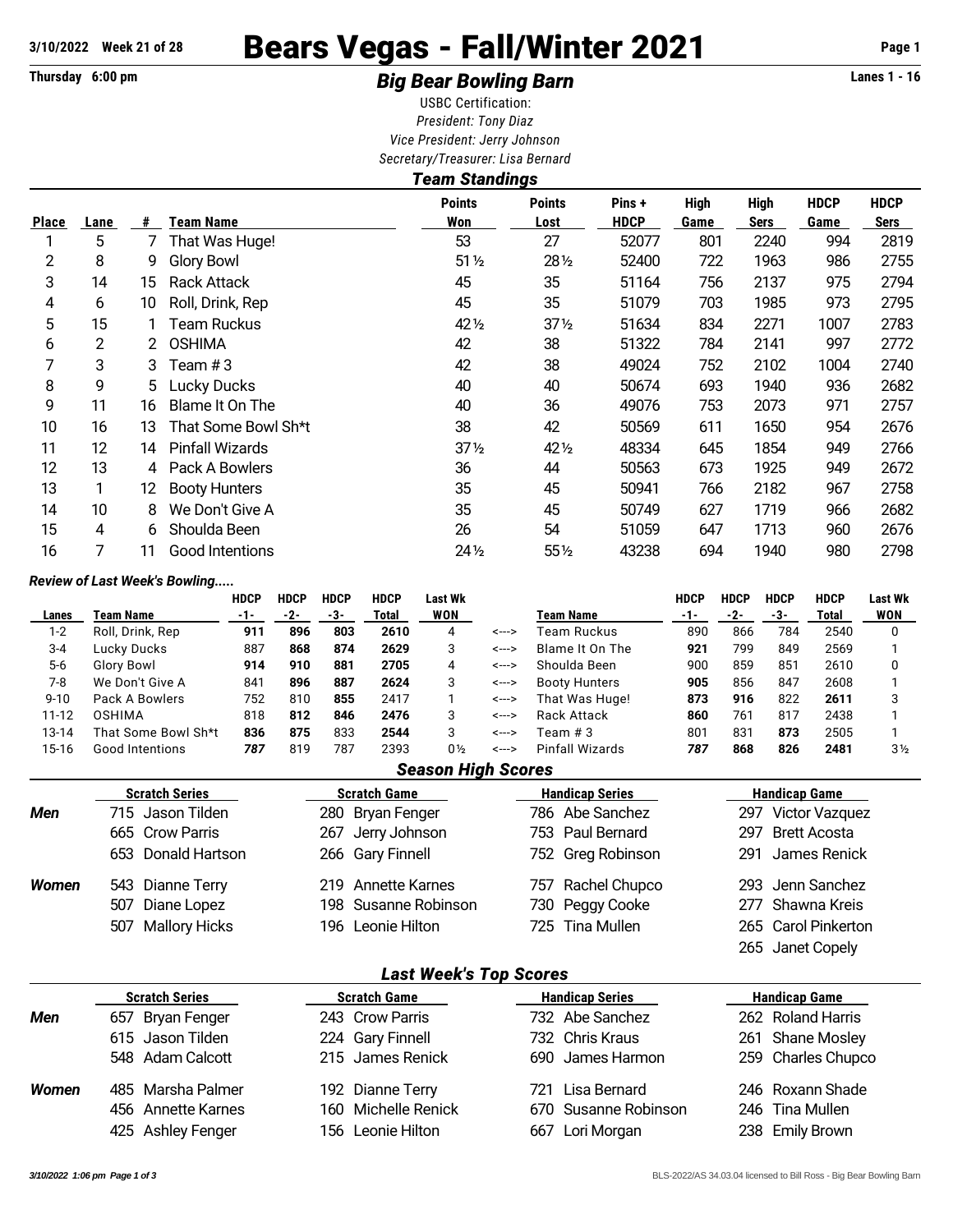**3/10/2022 Week 21 of 28 Bears Vegas - Fall/Winter 2021 Page 2**

|--|--|--|--|

|                                                   |                                       |    |        |    |            |             |     |                     | <b>Team Rosters</b>                           |                          |   |        |    |             |             |                |             |
|---------------------------------------------------|---------------------------------------|----|--------|----|------------|-------------|-----|---------------------|-----------------------------------------------|--------------------------|---|--------|----|-------------|-------------|----------------|-------------|
|                                                   |                                       |    |        |    |            |             |     | High High HDCP HDCP |                                               |                          |   |        |    |             |             | High High HDCP | <b>HDCP</b> |
| Name                                              | Pins Gms Avg HDCP Sers Game Sers Game |    |        |    |            |             |     |                     | Name                                          | Pins Gms Avg HDCP        |   |        |    |             |             | Sers Game Sers | Game        |
| 1 - Team Ruckus Lane 15 HDCP=191 Avg=666          |                                       |    |        |    |            |             |     |                     | 2 - OSHIMA Lane 2 HDCP=244 Avg=607            |                          |   |        |    |             |             |                |             |
| <b>Tony Diaz</b>                                  | 7599                                  |    | 49 155 | 58 | 549        | 224         | 732 | 285                 | Peggy Cooke                                   | 7637                     |   | 57 133 |    | 78 469 182  |             | 730            | 260         |
| <b>Richard Cavalli</b>                            | 1578                                  |    | 9bk167 |    | 47 547     | 203         |     |                     | Suzanne Crawford                              | 6935                     |   | 48 144 |    | 68 496 191  |             | 700            | 259         |
| <b>Shane Mosley</b>                               | 5977                                  |    | 39 153 |    | 60 512     | 201         | 698 | 261                 | Jerry Johnson                                 | 8364                     |   | 54 154 |    | 59 626 267  |             | 741            | 267         |
| <b>Gary Finnell</b>                               | 9748                                  |    | 51 191 |    |            | 26 643 266  | 689 | 275                 | Skip Worthington                              | 7417                     |   | 42 176 |    | 39 607 234  |             | 727            | 274         |
| <b>3 - Team # 3</b> Lane 3 HDCP=226 Avg=628       |                                       |    |        |    |            |             |     |                     | 4 - Pack A Bowlers                            | Lane 13 HDCP=282 Avg=564 |   |        |    |             |             |                |             |
| Donna Nelson                                      | 6335                                  |    | 48 131 |    | 80 454     | 169         | 714 | 257                 | Mimi Martz                                    | 5745                     |   | 54 106 |    | 102 378 156 |             | 678            | 256         |
| <b>Mallory Hicks</b>                              | 7751                                  |    | 54 143 |    | 69 507 203 |             | 732 | 259                 | Joey Childers                                 | 8381                     |   | 60 139 |    | 72 502 206  |             | 715            | 254         |
| Jason Nelson                                      | 9196                                  |    | 57 161 | 53 | 576        | 212         | 738 | 266                 | Leonie Hilton                                 | 6879                     |   | 48 143 |    | 69 479 196  |             | 692            | 264         |
| Donald Hartson                                    | 10459                                 |    | 54 193 |    |            | 24 653 262  | 701 | 285                 | Mark Mullen                                   | 10613                    |   | 60 176 |    | 39 594 227  |             | 687            | 267         |
|                                                   |                                       |    |        |    |            |             |     |                     |                                               |                          |   |        |    |             |             |                |             |
| Lane 9 HDCP=276 Avg=571<br>5 - Lucky Ducks        |                                       |    |        |    |            |             |     |                     | 6 - Shoulda Been Lane 4 HDCP=309 Avg=535      |                          |   |        |    |             |             |                |             |
| Roxann Shade                                      | 7752                                  |    | 57 136 |    |            | 75 459 182  | 687 | 259                 | Annette Karnes                                | 9028                     |   | 57 158 |    | 55 517 219  |             | 691            | 277         |
| Darrell Gardner                                   | 8079                                  |    | 54 149 |    | 63 560     | 203         | 740 | 263                 | Michael Beveridge                             | 6095                     |   | 57 106 |    | 102 406 162 |             | 727            | 266         |
| <b>Emily Brown</b>                                | 6580                                  |    | 57 115 |    | 94 397 157 |             | 685 | 253                 | Lori Morgan                                   | 6253                     |   | 48 130 |    | 81 461 175  |             | 719            | 264         |
| Bob Varga                                         | 5666                                  |    | 33 171 |    | 44 598 223 |             | 698 | 267                 | James Harmon                                  | 8510                     |   | 60 141 |    | 71 481      | 199         | 712            | 276         |
|                                                   |                                       |    |        |    |            |             |     |                     | Natalie Burns                                 | 1727                     |   | 15 115 |    | 94 425 160  |             | 635            | 244         |
| 7 - That Was Huge! Lane 5 HDCP=189 Avg=668        |                                       |    |        |    |            |             |     |                     | 8 - We Don't Give A Lane 10 HDCP=336 Avg=504  |                          |   |        |    |             |             |                |             |
| Michelle Renick                                   | 8076                                  |    | 57 141 |    | 71 484 191 |             | 699 | 264                 | Randy Stucker                                 | 2871                     |   | 21 136 |    | 75 432 188  |             | 663            | 267         |
| <b>Ashley Fenger</b>                              | 7902                                  |    | 57 138 |    | 73 482     | 187         | 704 | 256                 | Shawna Kreis                                  | 4785                     |   | 50 95  |    | 112 346 161 |             | 694            | 277         |
| James Renick                                      | 10287                                 |    | 56 183 |    | 33 619     | 254         | 724 | 291                 | George Jacks                                  | 7738                     |   | 60 128 |    | 82 450 173  |             | 721            | 256         |
| <b>Bryan Fenger</b>                               | 12409                                 |    | 60 206 |    | 12 701     | 280         | 743 | 295                 | <b>Roland Harris</b>                          | 8700                     |   | 60 145 | 67 |             | 506 194     | 716            | 262         |
|                                                   |                                       |    |        |    |            |             |     |                     | Stephanie Stucker                             | 0                        | 0 | 140    | 72 | 0           | $\Omega$    |                |             |
| 9 - Glory Bowl Lane 8 HDCP=252 Avg=598            |                                       |    |        |    |            |             |     |                     | 10 - Roll, Drink, Rep Lane 6 HDCP=263 Avg=586 |                          |   |        |    |             |             |                |             |
| Jenn Sanchez                                      | 6926                                  |    | 57 121 |    | 89 438     | 197         | 726 | 293                 | Lisa Bernard                                  | 6094                     |   | 57 106 |    | 102 412 150 |             | 721            | 253         |
| Susanne Robinson                                  | 8020                                  |    | 59 135 |    | 76 465     | 198         | 696 | 275                 | <b>Wayne Thomas</b>                           | 8534                     |   | 57 149 |    | 63 506 193  |             | 692            | 255         |
| Abe Sanchez                                       | 9136                                  |    | 54 169 |    | 45 630     | 237         | 786 | 275                 | Paul Bernard                                  | 9810                     |   | 54 181 |    | 35 645 243  |             | 753            | 279         |
| Greg Robinson                                     | 10418                                 |    | 60 173 |    |            | 42 590 245  | 752 | 289                 | Marsha Palmer                                 | 8563                     |   | 57 150 |    | 63 494 186  |             | 695            | 255         |
| 11 - Good Intentions Lane 7 HDCP=278 Avg=568      |                                       |    |        |    |            |             |     |                     | 12 - Booty Hunters Lane 1 HDCP=222 Avg=630    |                          |   |        |    |             |             |                |             |
| Diane Lopez                                       | 6199                                  |    | 45 137 |    |            | 74 507 182  | 691 | 252                 | Ernie Rhoads                                  | 4889                     |   | 33 148 |    | 64 544 213  |             | 741            | 277         |
| Janet Copely                                      | 4218                                  |    | 36 117 |    | 92 413     | 166         | 708 | 265                 | Pat Young                                     | 3968                     |   | 24 165 |    | 49 563 212  |             | 668            | 254         |
| Jose Lopez                                        | 6663                                  | 45 | 148    |    | 64 527     | 203         | 705 | 245                 | Ed Suitak                                     | 7957                     |   | 57 139 |    | 72 486 187  |             | 732            | 264         |
| Mark Versaggi                                     | 7492                                  | 45 | 166    |    | 48 575     | 231         | 716 | 275                 | Victor Vazquez                                | 10172                    |   | 57 178 |    | 37 615 254  |             | 708            | 297         |
|                                                   |                                       |    |        |    |            |             |     |                     | <b>Adam Calcott</b>                           | 5598                     |   | 30 186 |    | 30 629 233  |             | 751            | 261         |
| 13 - That Some Bowl Sh*t Lane 16 HDCP=338 Avg=501 |                                       |    |        |    |            |             |     |                     | 14 - Pinfall Wizards Lane 12 HDCP=333 Avg=508 |                          |   |        |    |             |             |                |             |
| Carol Pinkerton                                   | 7188                                  |    | 57 126 |    |            | 84 438 178  | 705 | 265                 | Charles Chupco                                | 8313                     |   | 54 153 |    | 60 521 205  |             | 705            | 259         |
| has Prebowl/MakeUp. True Avg--                    | 7972                                  | 63 | 126    |    |            |             |     |                     | Jane Chupco                                   | 6247                     |   | 54 115 |    | 94 416 166  |             | 692            | 260         |
| Jeff Pinkerton                                    | 5192                                  |    | 48 108 |    |            | 100 372 153 | 675 | 253                 | Daniel Chupco                                 | 5263                     |   | 39 134 |    |             | 77 453 183  | 684            | 262         |
| has Prebowl/MakeUp. True Avg--                    | 5904                                  |    | 54 109 |    |            |             |     |                     | Rachel Chupco                                 | 5435                     |   | 51 106 |    |             | 102 421 192 | 757            | 304         |
| <b>Courtney Pinkerton</b>                         | 5208                                  |    | 48 108 |    |            | 100 391 143 | 704 | 248                 |                                               |                          |   |        |    |             |             |                |             |
| has Prebowl/MakeUp. True Avg--                    | 5860                                  |    | 54 108 |    |            |             |     |                     |                                               |                          |   |        |    |             |             |                |             |
| <b>Scott Pinkerton</b>                            | 9077                                  |    | 57 159 |    |            | 54 570 224  | 741 | 281                 |                                               |                          |   |        |    |             |             |                |             |
| has Prebowl/MakeUp. True Avg--                    | 9983                                  |    | 63 158 |    |            |             |     |                     |                                               |                          |   |        |    |             |             |                |             |
| 15 - Rack Attack Lane 14 HDCP=214 Avg=640         |                                       |    |        |    |            |             |     |                     | 16 - Blame It On The Lane 11 HDCP=211 Avg=645 |                          |   |        |    |             |             |                |             |
| Dan Dansereau                                     | 8358                                  |    | 57 146 |    |            | 66 538 213  | 738 | 279                 | Brett Acosta                                  | 7398                     |   | 49 150 |    | 63 521 233  |             | 713            | 297         |
| Tina Mullen                                       | 7982                                  |    | 60 133 |    |            | 78 482 192  | 725 | 273                 | Shawn Sanchez                                 | 6832                     |   | 51 133 |    | 78 480 203  |             | 717            | 282         |
| <b>Dianne Terry</b>                               | 9356                                  |    | 57 164 |    |            | 50 543 210  | 684 | 244                 | Chris Kraus                                   | 2426                     |   | 15 161 |    | 53 558 228  |             | 732            | 289         |
| <b>Crow Parris</b>                                | 11841                                 |    | 60 197 |    |            | 20 665 258  | 715 | 277                 | Jason Tilden                                  | 10683                    |   | 53 201 |    |             | 17 715 290  | 765            | 312         |
|                                                   |                                       |    |        |    |            |             |     |                     |                                               |                          |   |        |    |             |             |                |             |

### *Temporary Substitutes*

|                                                |          |    |        |     |     |     | High High HDCP HDCP     |      |                |          |    |        |          |        |     | High High HDCP                                                    | <b>HDCP</b> |
|------------------------------------------------|----------|----|--------|-----|-----|-----|-------------------------|------|----------------|----------|----|--------|----------|--------|-----|-------------------------------------------------------------------|-------------|
| Name                                           | Pins Gms |    |        |     |     |     | Avg HDCP Sers Game Sers | Game | Name           | Pins Gms |    |        | Ava HDCP |        |     | Sers Game Sers                                                    | Game        |
| Dan Bell                                       | 435      |    | 3bk173 | 42  | 435 | 159 |                         |      | Ryan Schwanter | 865      |    | 8 108  | 100      | 333    | 141 |                                                                   |             |
| Jeff Draper                                    | 895      |    | 6 149  | 63  | 481 | 172 |                         |      | Zach Shriber   | 3386     | 18 | 188    |          | 28 616 | 228 | 703                                                               | 257         |
| Roger Fenger                                   | 434      |    | 3 144  | 68  | 434 | 152 |                         |      | Steven Sims    | 8431     |    | 39 216 |          | 3 742  | 289 | 769                                                               | 293         |
| Bryan Jackson                                  | 2451     | 15 | 163    | 51  | 580 | 218 | 586                     | 200  | John Smith     | 4428     | 24 | 184    |          | 32 622 | 226 | 721                                                               | 263         |
| Cory Johnson                                   | 1424     |    | 129    | 81  | 403 | 178 | 390                     | 213  | JT Tello       | 3617     |    | 23 157 |          | 56 580 | 210 | 766                                                               | 274         |
| Chris Mora                                     | 2476     | 27 | -91    | 116 | 300 | 128 | 651                     | 245  | Keith Tilden   | 1957     |    | 12 163 | 51       | 591    | 222 | 777                                                               | 284         |
| Shawn Sanchez<br>3/10/2022 1:06 pm Page 2 of 3 |          |    | 0bk127 | -83 |     | 0   |                         |      |                |          |    |        |          |        |     | BLS-2022/AS 34.03.04 licensed to Bill Ross - Big Bear Bowling Bar |             |